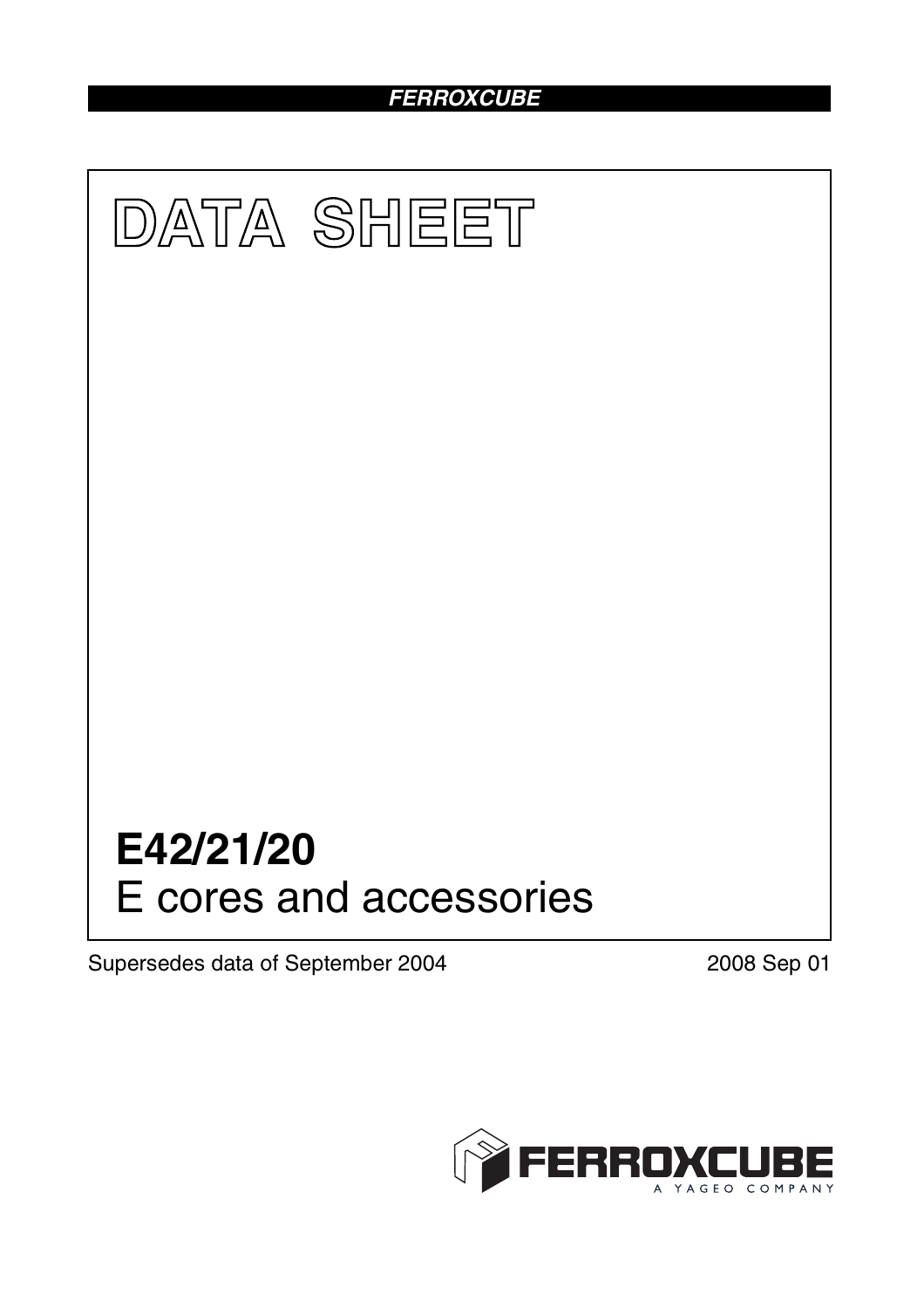#### **CORE SETS**

## **Effective core parameters**

| <b>SYMBOL</b>             | <b>PARAMETER</b>  | <b>VALUE</b> | <b>UNIT</b>     |
|---------------------------|-------------------|--------------|-----------------|
| $\Sigma(I/A)$             | core factor (C1)  | 0.417        | $mm-1$          |
| $V_{e}$                   | effective volume  | 22700        | mm <sup>3</sup> |
| l <sub>e</sub>            | effective length  | 97.0         | mm              |
| $\mathsf{A}_{\mathsf{e}}$ | effective area    | 233          | mm <sup>2</sup> |
| $\mathbf{A}_{\text{min}}$ | minimum area      | 233          | mm <sup>2</sup> |
| m                         | mass of core half | $\approx 56$ | g               |



#### **Core halves**

 $A_L$  measured in combination with a non-gapped core half, clamping force for  $A_L$  measurements 40  $\pm$ 20 N, unless stated otherwise.

| <b>GRADE</b>     | $A_L$<br>(nH)                | $\mu_{\mathbf{e}}$ | <b>TOTAL AIR GAP</b><br>$(\mu m)$ | <b>TYPE NUMBER</b>  |
|------------------|------------------------------|--------------------|-----------------------------------|---------------------|
| 3C81             | $100 \pm 5\%$ <sup>(1)</sup> | $\approx 33$       | $\approx 5320$                    | E42/21/20-3C81-E100 |
|                  | $160 + 5\%/1$                | $\approx 53$       | $\approx 2800$                    | E42/21/20-3C81-E160 |
|                  | $250 \pm 5\%$ <sup>(1)</sup> | $\approx 83$       | $\approx$ 1540                    | E42/21/20-3C81-E250 |
|                  | $315 \pm 5\%/1)$             | $\approx 104$      | $\approx 1160$                    | E42/21/20-3C81-E315 |
|                  | $400 + 8%$                   | $\approx$ 133      | $\approx 850$                     | E42/21/20-3C81-A400 |
|                  | 630 ±15%                     | $\approx 209$      | $\approx 490$                     | E42/21/20-3C81-A630 |
|                  | 6950 ±25%                    | $\approx$ 2300     | $\approx 0$                       | E42/21/20-3C81      |
| 3C <sub>90</sub> | $100 \pm 5\%$ <sup>(1)</sup> | $\approx 33$       | $\approx$ 5320                    | E42/21/20-3C90-E100 |
|                  | $160 \pm 5\%$ <sup>(1)</sup> | $\approx 53$       | $\approx 2800$                    | E42/21/20-3C90-E160 |
|                  | $250 \pm 5\%/1$              | $\approx 83$       | $\approx$ 1540                    | E42/21/20-3C90-E250 |
|                  | $315 \pm 5\%$ <sup>(1)</sup> | $\approx 104$      | $\approx$ 1160                    | E42/21/20-3C90-E315 |
|                  | $400 + 8%$                   | $\approx$ 133      | $\approx 850$                     | E42/21/20-3C90-A400 |
|                  | 630 $\pm$ 15%                | $\approx 209$      | $\approx 490$                     | E42/21/20-3C90-A630 |
|                  | 5000 ± 25%                   | $\approx$ 1660     | $\approx 0$                       | E42/21/20-3C90      |
| 3C91<br>des      | 6950 ± 25%                   | $\approx$ 2300     | $\approx 0$                       | E42/21/20-3C91      |
| 3C92<br>des      | 4100 ± 25%                   | $\approx$ 1360     | $\approx 0$                       | E42/21/20-3C92      |
| 3C94             | 5200 ± 25%                   | $\approx$ 1720     | $\approx 0$                       | E42/21/20-3C94      |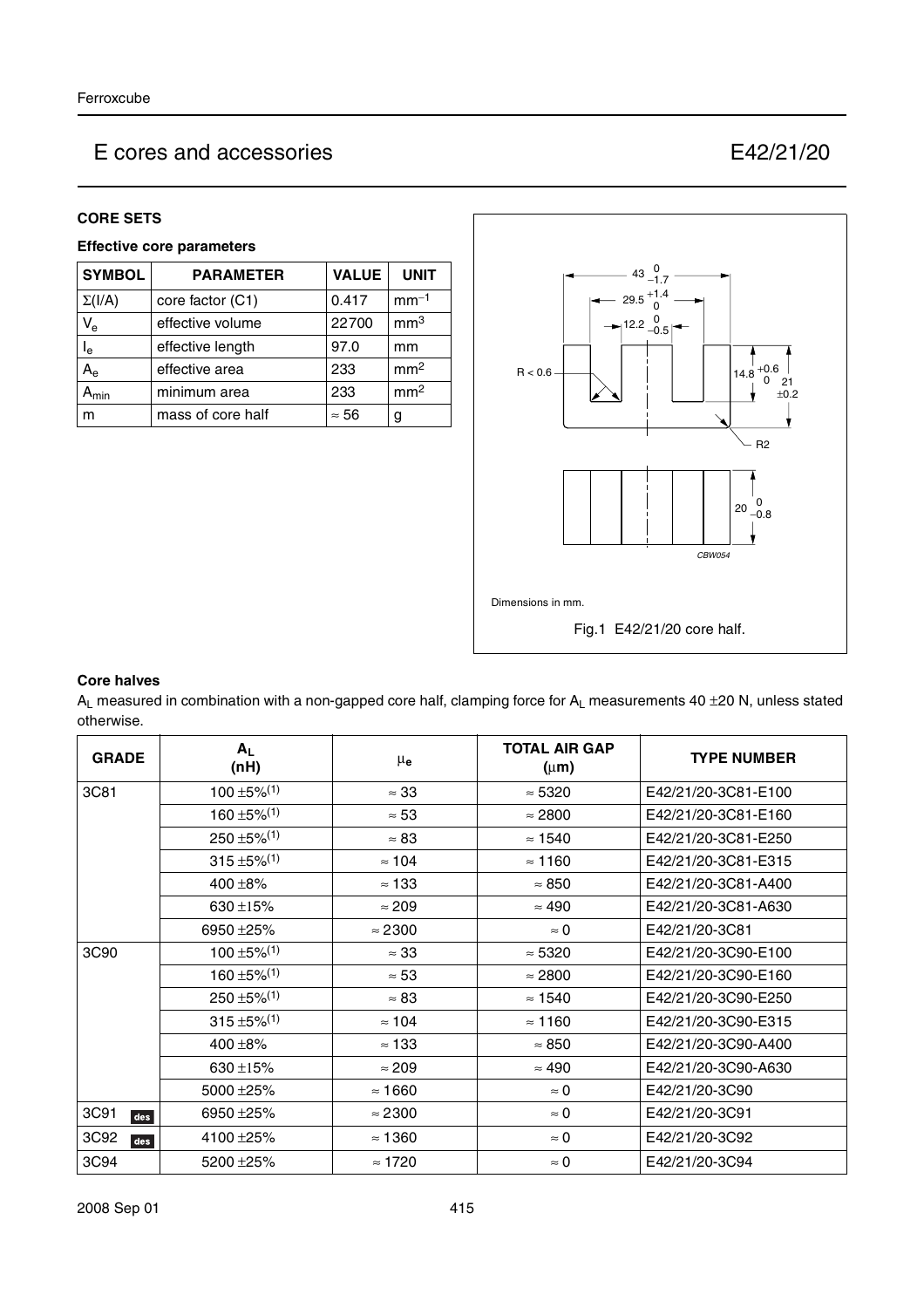| <b>GRADE</b>    | $A_L$<br>(nH)                | μ <sub>e</sub> | <b>TOTAL AIR GAP</b><br>$(\mu m)$ | <b>TYPE NUMBER</b> |
|-----------------|------------------------------|----------------|-----------------------------------|--------------------|
| 3C95<br>des     | 6950 ± 25%                   | $\approx$ 2300 | $\approx 0$                       | E42/21/20-3C95     |
| 3F <sub>3</sub> | $100 \pm 5\%$ <sup>(1)</sup> | $\approx 33$   | $\approx 5320$                    | E42/21/20-3F3-E100 |
|                 | $160 \pm 5\%$ <sup>(1)</sup> | $\approx 53$   | $\approx 2800$                    | E42/21/20-3F3-E160 |
|                 | $250 \pm 5\%/1$              | $\approx 83$   | $\approx$ 1540                    | E42/21/20-3F3-E250 |
|                 | $315 \pm 5\%/1$              | $\approx$ 104  | $\approx$ 1160                    | E42/21/20-3F3-E315 |
|                 | $400 + 8\%$                  | $\approx$ 133  | $\approx 850$                     | E42/21/20-3F3-A400 |
|                 | 630 $\pm$ 15%                | $\approx$ 209  | $\approx 490$                     | E42/21/20-3F3-A630 |
|                 | 4600 ± 25%                   | $\approx$ 1520 | $\approx 0$                       | E42/21/20-3F3      |

#### **Note**

1. Measured in combination with an equal gapped core half.

## **Properties of core sets under power conditions**

|                 | $B(mT)$ at                                      |                                              | CORE LOSS (W) at                                |                                               |                                                |                                            |  |  |
|-----------------|-------------------------------------------------|----------------------------------------------|-------------------------------------------------|-----------------------------------------------|------------------------------------------------|--------------------------------------------|--|--|
| <b>GRADE</b>    | $H = 250$ A/m;<br>$f = 25$ kHz;<br>$T = 100 °C$ | f = 25 kHz;<br>$B = 200$ mT;<br>$T = 100 °C$ | $f = 100$ kHz;<br>$B = 100$ mT;<br>$T = 100 °C$ | $= 100$ kHz;<br>$B = 200 mT$ ;<br>$T = 25 °C$ | $f = 100$ kHz;<br>$B = 200 mT$<br>$T = 100 °C$ | = 400 kHz;<br>$B = 50 mT;$<br>$T = 100 °C$ |  |  |
| 3C81            | $\geq 320$                                      | $\leq 4.7$                                   |                                                 |                                               |                                                |                                            |  |  |
| 3C90            | $\geq 320$                                      | $\leq 2.4$                                   | $\leq$ 2.9                                      |                                               |                                                |                                            |  |  |
| 3C91            | $\geq 320$                                      |                                              | $\leq 1.8^{(1)}$                                |                                               | $\leq 9.4^{(1)}$                               |                                            |  |  |
| 3C92            | $\geq$ 370                                      |                                              | $\leq$ 2.3                                      |                                               | $\leq$ 12                                      |                                            |  |  |
| 3C94            | $\geq 320$                                      |                                              | $\leq$ 2.3                                      |                                               | $\leq$ 12                                      |                                            |  |  |
| 3C95            | $\geq 320$                                      |                                              |                                                 | $\leq 14.3$                                   | $\leq$ 13.6                                    |                                            |  |  |
| 3F <sub>3</sub> | $\geq 320$                                      |                                              | $\leq$ 2.7                                      |                                               |                                                | $\leq 5.0$                                 |  |  |

## **Note**

1. Measured at 60 °C.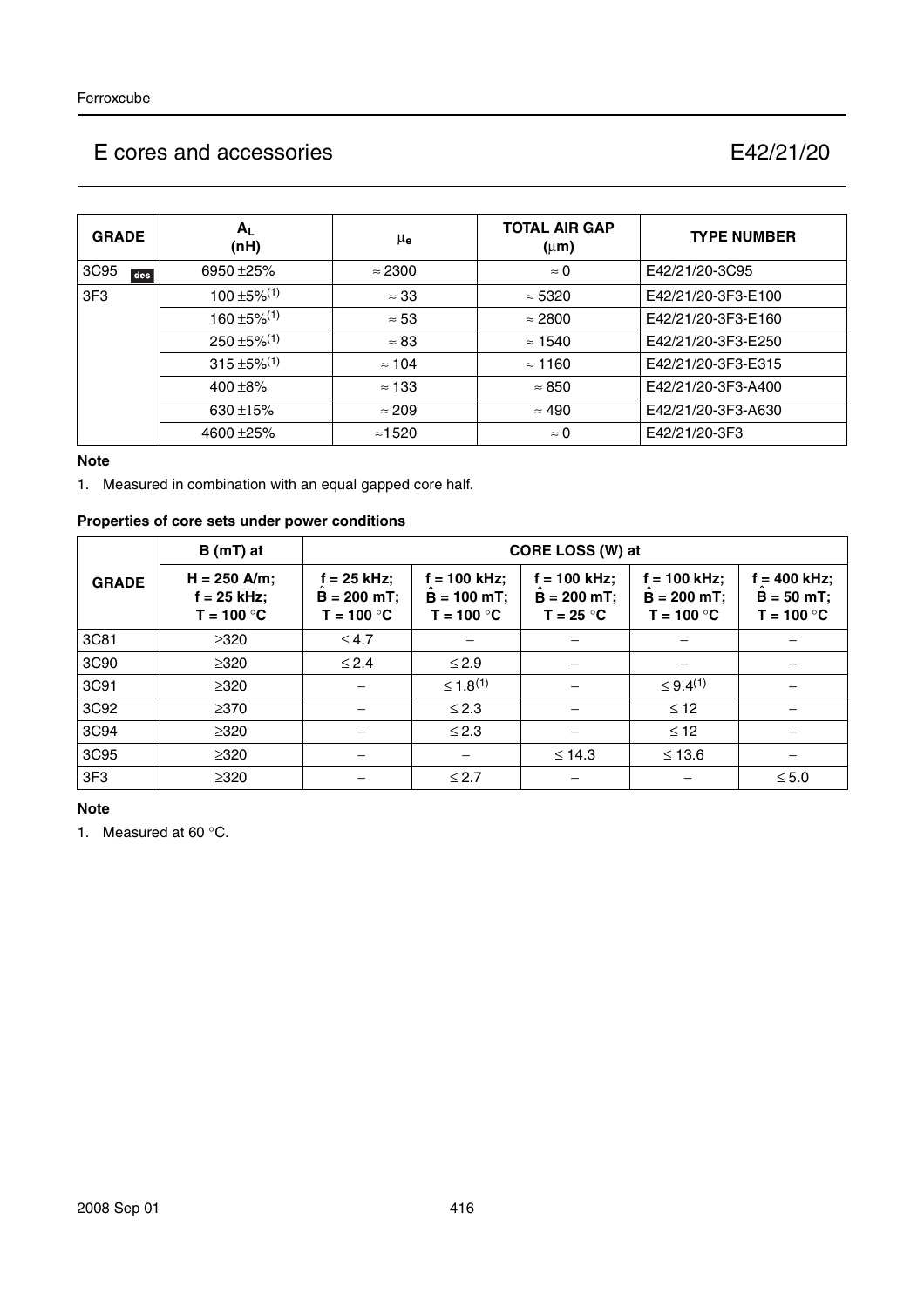### **COIL FORMER**

#### **General data for E42/21/20 coil former**

| <b>PARAMETER</b>              | <b>SPECIFICATION</b>                                                                                            |
|-------------------------------|-----------------------------------------------------------------------------------------------------------------|
| l Coil former material        | polyamide (PA6.6), glass reinforced, flame retardant in accordance with<br>"UL 94-HB"; UL file number E41938(M) |
| Maximum operating temperature | 105 °C, <i>"IEC 60085"</i> , class A                                                                            |



#### **Winding data and area product for E42/21/20 coil former without pins**

| <b>NUMBER OF</b><br><b>SECTIONS</b> | <b>MINIMUM</b><br><b>WINDING</b><br><b>AREA</b><br>(mm <sup>2</sup> ) | <b>NOMINAL</b><br><b>WINDING</b><br><b>WIDTH</b><br>(mm) | <b>AVERAGE</b><br><b>LENGTH OF</b><br><b>TURN</b><br>(mm) | <b>AREA</b><br><b>PRODUCT</b><br>Ae x Aw<br>(mm <sup>4</sup> ) | <b>TYPE NUMBER</b> |
|-------------------------------------|-----------------------------------------------------------------------|----------------------------------------------------------|-----------------------------------------------------------|----------------------------------------------------------------|--------------------|
|                                     | 173                                                                   | 25.9                                                     | 100                                                       | 40300                                                          | CP-E42/21/20-1S    |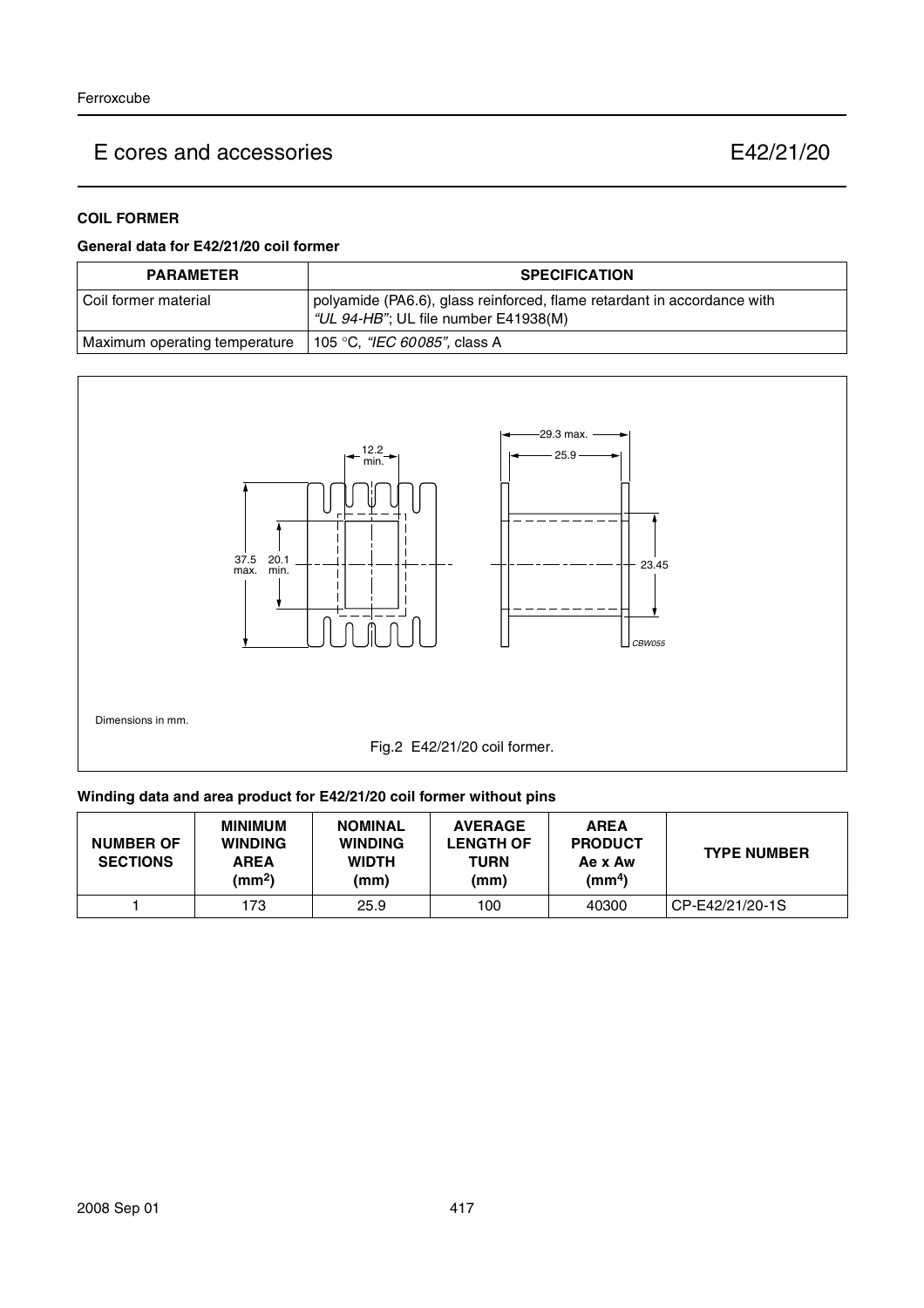#### **General data for 12-pins E42/21/20 coil former**

| <b>PARAMETER</b>              | <b>SPECIFICATION</b>                                                                                            |
|-------------------------------|-----------------------------------------------------------------------------------------------------------------|
| l Coil former material        | polyamide (PA6.6), glass reinforced, flame retardant in accordance with<br>"UL 94-HB"; UL file number E41938(M) |
| Pin material                  | copper-tin alloy (CuSn), tin (Sn) plated                                                                        |
| Maximum operating temperature | 105 °C, "IEC 60085", class A                                                                                    |
| Resistance to soldering heat  | "IEC 60068-2-20", Part 2, Test Tb, method 1B: 350 °C, 3.5 s                                                     |
| Solderability                 | "IEC 60068-2-20", Part 2, Test Ta, method 1: 235 °C, 2 s                                                        |



## **Winding data and area product for 12-pins E42/21/20 coil former**

| <b>NUMBER OF</b><br><b>SECTIONS</b> | <b>MINIMUM</b><br><b>WINDING</b><br><b>AREA</b><br>(mm <sup>2</sup> ) | <b>NOMINAL</b><br><b>WINDING</b><br><b>WIDTH</b><br>(mm) | <b>AVERAGE</b><br><b>LENGTH OF</b><br>TURN<br>(mm) | <b>AREA</b><br><b>PRODUCT</b><br>Ae x Aw<br>(mm $^{4}$ ) | <b>TYPE NUMBER</b>   |
|-------------------------------------|-----------------------------------------------------------------------|----------------------------------------------------------|----------------------------------------------------|----------------------------------------------------------|----------------------|
|                                     | 255                                                                   | 26.3                                                     | 78.5                                               | 59400                                                    | CPH-E42/20-1S-12PD-Z |